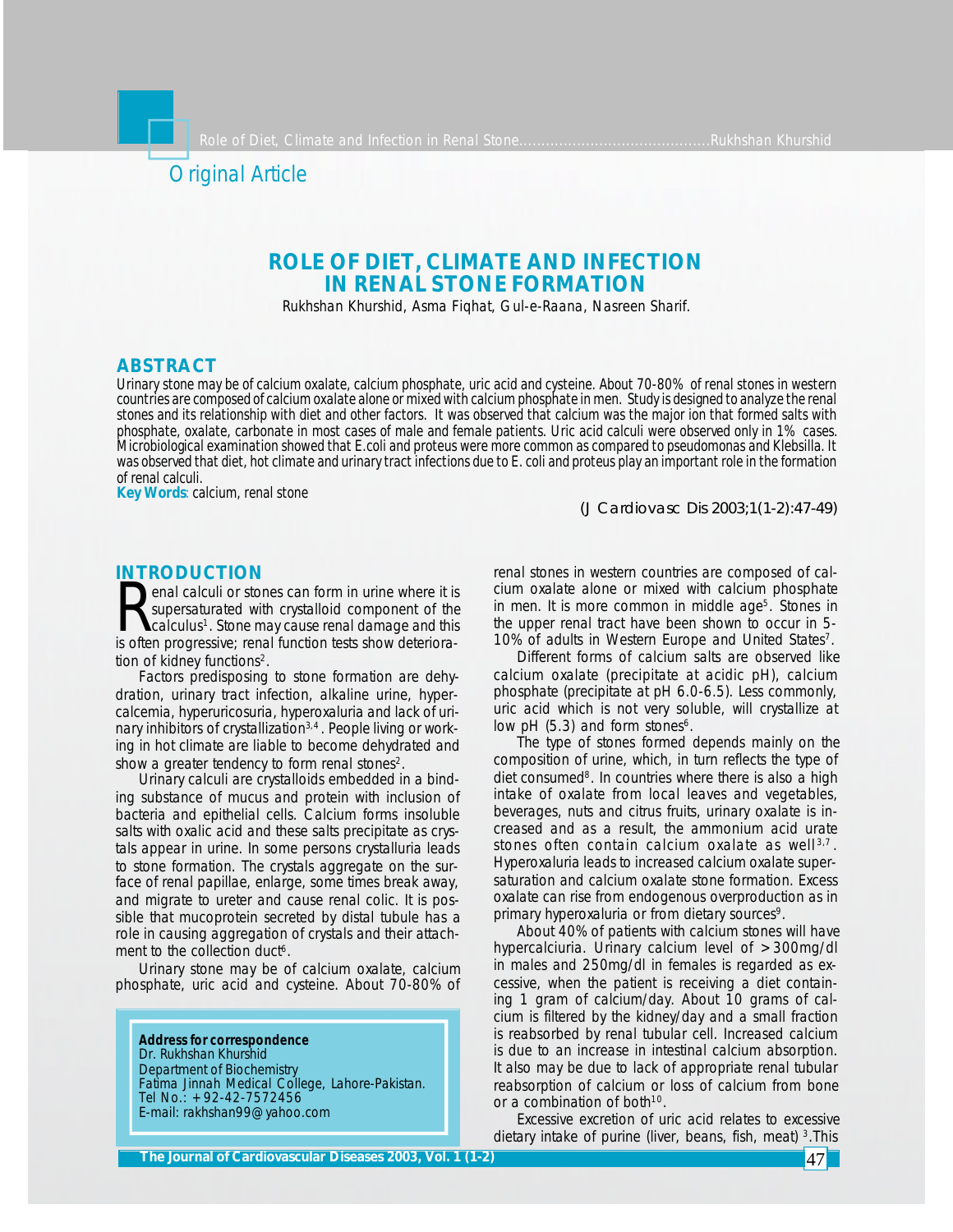study was therefore designed to analyze renal stones and their relationship with diet and other factors.

### **MATERIALS AND METHODS**

Thirty seven male and thirty eight female patients were operated in Surgical Ward of Sir Ganga Ram Hospital Lahore. Their stone analysis included estimation of calcium, phosphate, oxalate, carbonate and uric acid using qualitative means.

# **RESULTS**

Among seventy five cases in surgical unit of Sir Ganga Ram Hospital, Lahore thirty seven were males and thirty eight females. Most of the stones had color from off white to different shades of brown color. Their number varied from 2-4 to numerous with small size. All these stones were received after operation i.e. without using laser technology. It was observed that prevalence rate of stone formation was same in both male and female patients and it was more common in middle age. Most of the patients belonged to middle and low socioeconomic class (data not shown).

Table 1 shows the percentages of calcium, phosphate, oxalate, carbonates and uric acid found in the stone. It was observed that most of the stone mainly consisted of calcium, phosphate and oxalate up to 3% in some 1%in others. It was also observed that in some cases stone consisted of all the ions and these formed the salts of calcium phosphate, calcium oxalate and calcium carbonate (mixed salts). On the other hand some stones only consisted of salts of calcium oxalate and some consisted of calcium phosphate or calcium carbonate. It was observed that the presence of uric acid was not very common in stones.

### **DISCUSSION**

The overall risk of stone formation is considered to be a balance between the degree of supersaturation of urine

### **Table 1: Renal stone analysis of male and female patients.**

| Parameters | Male $(37)$  | Female (38)     |
|------------|--------------|-----------------|
| Calcium    | 22 having 3% | 18 having 3%    |
|            | 02 having 1% | 03 having 1%    |
|            | $13$ nil     | $07$ nil        |
| Phosphate  | 19 having 3% | 19 having 3%    |
|            | 02 having 1% | 11 having trace |
|            | $16$ nil     | 08 nil          |
| Oxalate    | 18 having 3% | 18 having 3%    |
|            | 09 having 1% | 07 having 2%    |
|            | $10$ nil     | $13$ nil        |
| Carbonates | 15 having 3% | 18 having 3%    |
|            | 07 having 1% | 04 having 2%    |
|            | $15$ nil     | $16$ nil        |
| Uric acid  | 05 having 3% | 09 having 3%    |
|            | $32$ nil     | $29$ nil        |

with the ionic salts and the inhibitory activity of urine represented by the concentration of acid mucopolysaccharides, pyrophosphate and other inhibitors<sup>5</sup>.

The present study observed stone formation on the basis of gender and no difference was noted. It was observed that most of the patients belonged to middle and lower socioeconomic class and their diet mostly consisted of vegetables with some meat. Use of milk is very common. It was reported by Williams DL<sup>5</sup> that dietary intake of calcium, oxalate and purine was highly relevant to the enhanced excretion of calcium.

Recently it has been reported by Abrahams HM<sup>4</sup> that the presence of infectious stones is still a cause of morbidity and mortality. Our study observed that most of the organisms found in renal stones were E. coli and then proteus. It has been reported by Varley H<sup>11</sup> that when infection occurs in the urinary tract, urease producing organisms are common and convert urea into ammonium carbonate.

It was observed that most of the renal stones were found in upper urinary tract. Urine volume was below normal and pH was ~ 5.0 (acidic). Reduction in urinary volume and pH was also observed<sup>12</sup>. They reported that this reduction in urinary volume and pH may contribute to increased stone formation risk especially of calcium.

The present study observed that the main ion present in renal stones was calcium which was in combination with oxalate, phosphate and carbonate rather than the free form. New avenues of research<sup>13</sup> are beginning to explore the specific defects that may contribute to hypercalciuria. From such studies, an understanding of the role of certain dietary excesses as contributors to the development of hypercalciuria and, in some cases, attendant bone loss, is being achieved. The contribution of genetics to hypercalciuria has provided a powerful means of identifying genes that contribute to the hypercalciuric phenotype in a number of hypercalciuric conditions.

The incidence of uric acid stones varies between countries and accounts for 5% to 40% of all urinary calculi14. In this study the incidence rate was only 1%.

Excessive excretion of uric acid relates to excessive dietary intake of purine (liver, beans, fish, nuts). Increased bone resorption and the attendant hypercalciuria and hyperphosphaturia contribute significantly to raising the urinary state of saturation with respect to the calcium salts, namely calcium oxalate, and calcium phosphate. In addition are other environmental and dietary factors<sup>12,15</sup>.

**The Journal of Cardiovascular Diseases 2003, Vol. 1 (1-2)** 48